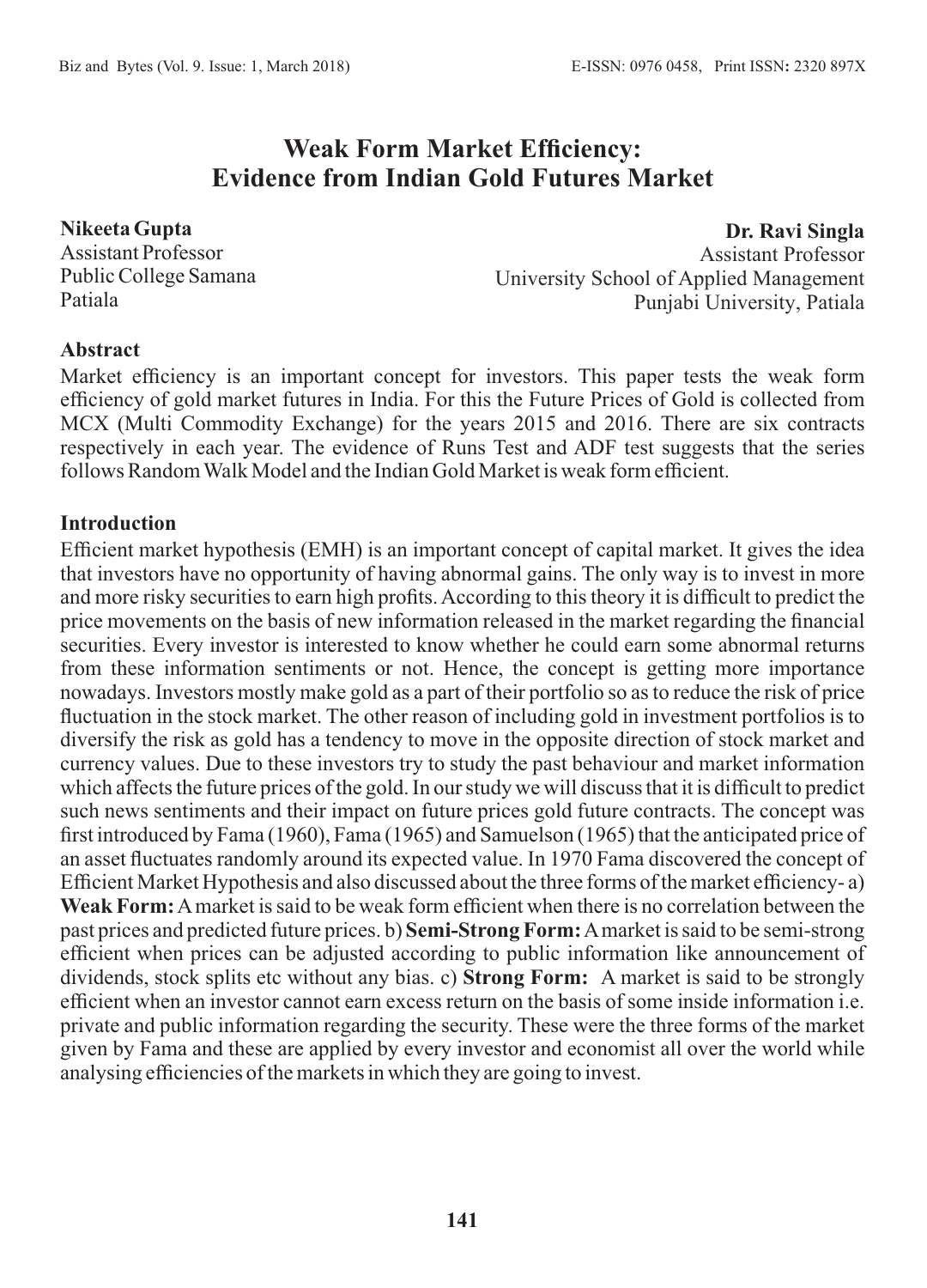#### **Literature Review**

The research made by Fama (1970) is followed by many researchers across the world. Dimson (2000), in his paper "Market Efficiency" analysed the statements of a large number of researchers that though it is difficult to analyse the EMH but it had been successfully tested empirically by many researchers and all of them has suggested a number of ways to test the same. There are some studies which show the market to be weak form efficient. Ramasastri (1999), tested Indian stock markets using ADF test and concluded the markets to be weak form efficient. Gupta and Yang (2011) had applied ADF, PP and KPSS test on the BSE and NSE stocks and found the market efficient in case of monthly data. Similarly there are various other studies on Indian markets which have not supported the random walk hypothesis. Poshakwale (1996), used daily BSE Index data for the period 1987 to 1994 and found the market to be inefficient. Borges (2008) applied a number of tests like Serial Correlation, Runs test, Augmented Dickey Fuller test and the Multiple Variance Ratio test were used on the daily and monthly data of stock market indices of France, Germany, UK, Greece, Portugal and Spain. The results showed that except Greece and Portugal rest of the countries followed the random walk. Srinivasan (2010), applied ADF and PP test on market return of two major Indian Indices S&PCNX NIFTY and SENSEX but the results showed the market to be inefficient. Dr. A. Patrick and Mrs. R. Sushama (2011) used Autocorrelation and run test on stocks of NSE and New York Stock Exchange (NYSE). Dr. Nishi Sarma (2013) tested 13 sector indices of BSE from 2006-2012 and applied Autocorrelation and Jarque- Bera. Haritika Arora (2013) tested S&P CNX NIFTY from January 2000 to December 2011 and used ADF, Autocorrelation, Ljung-Box test and found the market to be weak form inefficient.

#### **Data and Methodology**

Data used for the purpose of study is secondary in nature. Data of future gold prices has been collected from MCX India Ltd. for the years 2015 and 2016. There are six future contracts in each year. To compute the daily gold returns the following formula is used:

# $R_{t=}$  Ln P<sub>t-1</sub>

Where, R, represents daily returns of gold for period t,  $P_t$  and  $P_{t-1}$  denote gold prices for period t and period t-1. Normality of the data is tested using descriptive statistics and also by applying Jarque Bera and Shapiro Wilk test.

After that to test the presence of unit root in the data we will use Augmented Dickey-Fuller Test. It is used to test the stationarity of the time series as it is an important condition in random walk and it is tested as follows: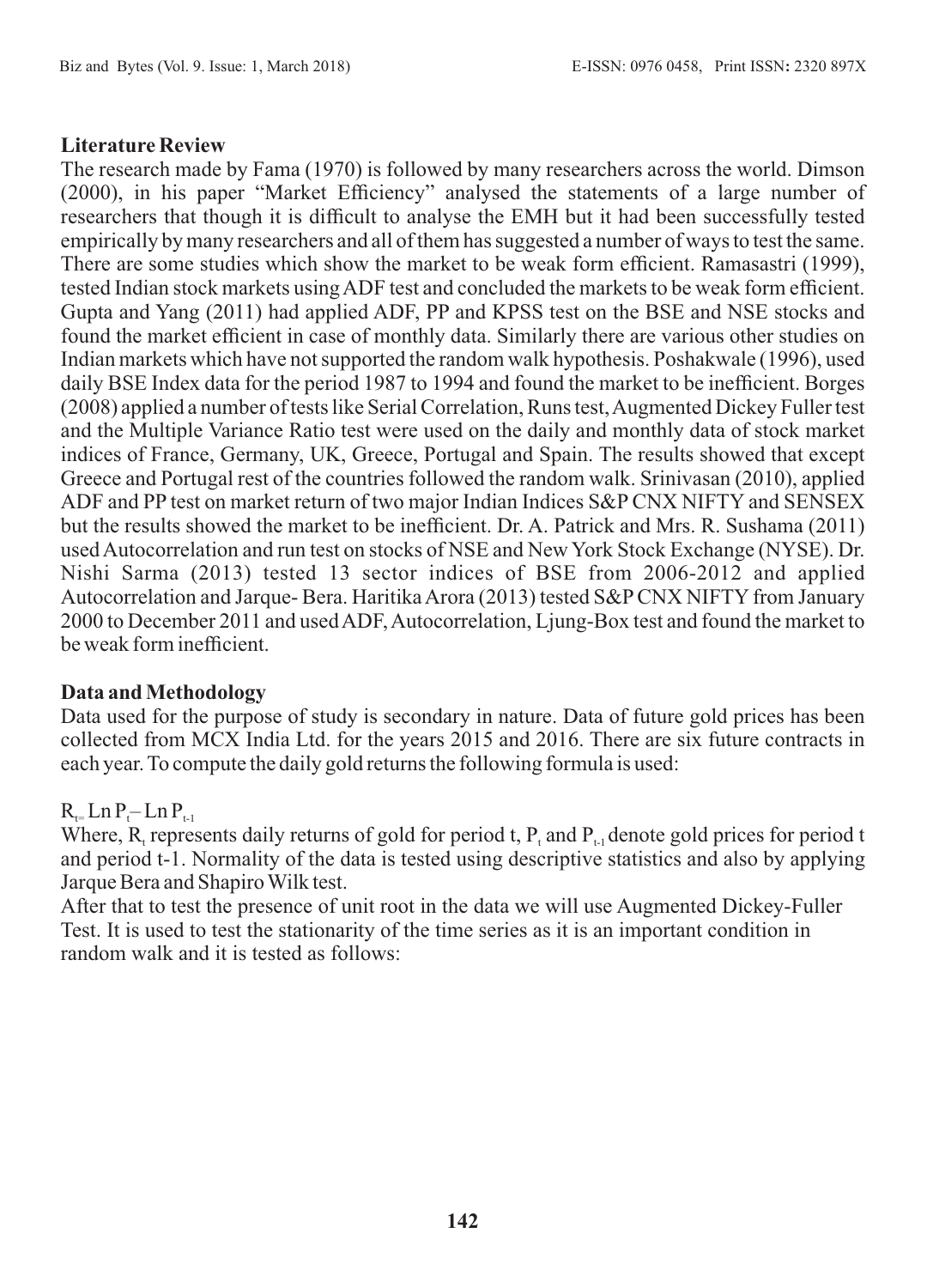| <b>YEARS</b> | <b>Descriptive</b>   |                                       |                 |                          |                       |                 |                          |                      |
|--------------|----------------------|---------------------------------------|-----------------|--------------------------|-----------------------|-----------------|--------------------------|----------------------|
|              |                      | Date                                  | <b>Skewness</b> | <b>Standard</b><br>Error | Skewness/<br>Std. Err | <b>Kurtosis</b> | <b>Standard</b><br>Error | Kurtosis/<br>Std.Err |
| 2015         | <b>CONTRACT</b>      | $01-12-14$ to $05-$<br>$02 - 15$      | 0.513           | 0.365                    | 1.405479452           | 0.438           | 0.717                    | 0.610878661          |
|              | <b>CONTRACT</b><br>2 | $02 - 02 - 15$ to $03 -$<br>$04 - 15$ | $-0.434$        | 0.369                    | 1.176151762           | 0.012           | 0.724                    | 0.016574586          |
|              | <b>CONTRACT</b><br>3 | $01-04-15$ to $05-$<br>$06-15$        | $-0.024$        | 0.369                    | $-0.06504065$         | 0.186           | 0.724                    | 0.256906077          |
|              | <b>CONTRACT</b><br>4 | $01-06-15$ to $05-$<br>$07 - 15$      | $-0.439$        | 0.357                    | 1.229691877           | 0.52            | 0.702                    | 0.740740741          |
|              | <b>CONTRACT</b><br>5 | $03-08-15$ to $05-$<br>$10-15$        | 0.109           | 0.365                    | 0.298630137           | 0.101           | 0.717                    | 0.140864714          |
|              | <b>CONTRACT</b><br>6 | $1 - 10 - 15$ to 04-<br>$12 - 15$     | $-0.535$        | 0.369                    | 1.449864499           | 0.272           | 0.724                    | 0.375690608          |
| 2016         | <b>CONTRACT</b>      | $1 - 12 - 16$ to 05-<br>$02 - 16$     | 0.023           | 0.369                    | 0.062330623           | 0.052           | 0.724                    | 0.071823204          |
|              | <b>CONTRACT</b><br>2 | $1 - 02 - 16$ to 05-<br>$04-16$       | 1.203           | 0.365                    | 3.295890411           | 3.713           | 0.717                    | 5.178521618          |
|              | <b>CONTRACT</b>      | $01-04-16$ to $03-$<br>$06-16$        | 0.098           | 0.365                    | 0.268493151           | 0.176           | 0.717                    | 0.245467225          |
|              | <b>CONTRACT</b><br>4 | $01-06-16$ to $05-$<br>$07-16$        | 1.972           | 0.365                    | 5.402739726           | 8.24            | 0.717                    | 11.49232915          |
|              | <b>CONTRACT</b><br>5 | $01-08-16$ to $05-$<br>$10-16$        | $-0.543$        | 0.361                    | 1.504155125           | 1.105           | 0.709                    | 1.558533145          |
|              | <b>CONTRACT</b><br>6 | $01-10-16$ to $05-$<br>$12 - 16$      | 0.093           | 0.362                    | 0.256906077           | 0.174           | 0.712                    | 0.244382022          |

#### **IV. Analysis and Interpretation**

# **Table 1.Test of Normality of Gold Price Returns**

Table 1 shows that the Z-statistic for skewness and Kurtosis is mostly found insignificant except for two contracts, that is, contract 2 and contract 4 in year 2016. Similar results are also obtained in Jarque Bera test and Shapiro Wilk test. (Table 2). Since some of the contracts have observed non normal data series, it is considered safe to apply non-parametric tests to validate the weak form efficiency of gold futures markets in India.

| <b>YEARS</b> | <b>Normality</b>  |                          |                                     |                             |  |
|--------------|-------------------|--------------------------|-------------------------------------|-----------------------------|--|
|              |                   | Date                     | <b>Shapiro</b><br>Wilk (p<br>value) | Jarque<br>Bera (p<br>value) |  |
|              | <b>CONTRACT 1</b> | 01-12-14 to 05-02-15     | 0.266                               | 0.302                       |  |
|              | <b>CONTRACT 2</b> | 02-02-15 to 03-04-15     | 0.187                               | 0.479                       |  |
|              | <b>CONTRACT 3</b> | 01-04-15 to 05-06-15     | 0.721                               | 0.986                       |  |
| 2015         | <b>CONTRACT 4</b> | 01-06-15 to 05-07-15     | 0.644                               | 0.515                       |  |
|              | <b>CONTRACT 5</b> | $03-08-15$ to $05-10-15$ | 0.706                               | 0.981                       |  |
|              | <b>CONTRACT 6</b> | 1-10-15 to 04-12-15      | 0.083                               | 0.272                       |  |
|              | <b>CONTRACT 1</b> | 1-12-16 to 05-02-16      | 0.148                               | 0.98                        |  |
|              | <b>CONTRACT 2</b> | 1-02-16 to 05-04-16      | 0.004                               | 0.0001                      |  |
|              | <b>CONTRACT 3</b> | 01-04-16 to 03-06-16     | 0.823                               | 0.984                       |  |
| 2016         | <b>CONTRACT 4</b> | 01-06-16 to 05-07-16     | 0.0001                              | 0.0001                      |  |
|              | <b>CONTRACT 5</b> | 01-08-16 to 05-10-16     | 0.178                               | 0.162                       |  |
|              | <b>CONTRACT 6</b> | $01-10-16$ to $05-12-16$ | 0.823                               | 0.984                       |  |

**Table 2.Test of Goodness of Fit**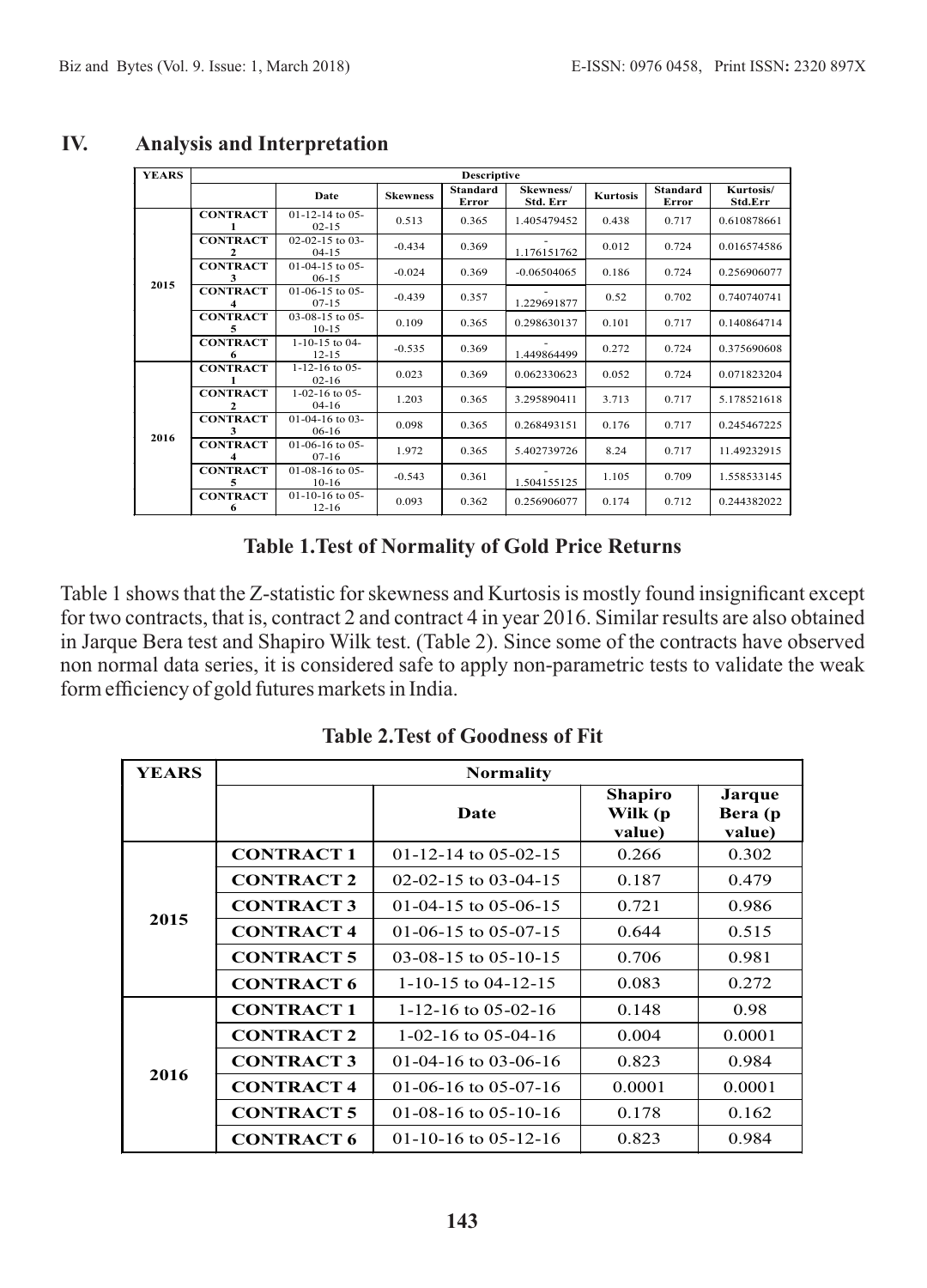Along with this the data is checked for stationary by using ADF test

| <b>YEARS</b>      | <b>Stationarity Test</b> |                                 |                        |  |  |
|-------------------|--------------------------|---------------------------------|------------------------|--|--|
|                   |                          | Date                            | $\bf ADF$ (p<br>value) |  |  |
|                   | <b>CONTRACT 1</b>        | $01-12-14$ to $05-02-15$        | 0.107                  |  |  |
|                   | <b>CONTRACT 2</b>        | 02-02-15 to 03-04-15            | 0.45                   |  |  |
|                   | <b>CONTRACT 3</b>        | $01-04-15$ to $05-06-15$        | 0.055                  |  |  |
| 2015              | <b>CONTRACT 4</b>        | $01-06-15$ to $05-07-15$        | 0.119                  |  |  |
|                   | <b>CONTRACT 5</b>        | $03-08-15$ to $05-10-15$        | 0.038                  |  |  |
|                   | <b>CONTRACT 6</b>        | $1 - 10 - 15$ to $04 - 12 - 15$ | 0.427                  |  |  |
| <b>CONTRACT 1</b> |                          | $1 - 12 - 16$ to 05-02-16       | 0.029                  |  |  |
|                   | <b>CONTRACT 2</b>        | $1-02-16$ to $05-04-16$         | 0.009                  |  |  |
|                   | <b>CONTRACT 3</b>        | 01-04-16 to 03-06-16            | 0.055                  |  |  |
| 2016              | <b>CONTRACT 4</b>        | 01-06-16 to 05-07-16            | 0.052                  |  |  |
|                   | <b>CONTRACT 5</b>        | 01-08-16 to 05-10-16            | 0.044                  |  |  |
|                   | <b>CONTRACT 6</b>        | $01-10-16$ to $05-12-16$        | 0.055                  |  |  |

# **Table 3.Unit Root Test**

The above table shows that on the basis of following two hypotheses:

 $H_0$ : There is a unit root for the series.

 $H_a$ : There is no unit root for the series. The series is stationary.

As the computed p-value except in few contracts is higher than the significance level alpha=0.05. So, we will reject the null hypothesis  $H_0$ , and accept the alternative hypothesis  $H_a$ . Hence, we can conclude that our data does not follow a stochastic process or the gold return follows a random walk.

To elaborate the authenticity of our results we are using Runs test Table (4) to check the randomness of the gold market in India.

| YEARS | <b>Randomness Test</b> |                          |                              |  |  |
|-------|------------------------|--------------------------|------------------------------|--|--|
|       |                        | Date                     | <b>Run Test</b><br>(p value) |  |  |
|       | <b>CONTRACT 1</b>      | $01-12-14$ to $05-02-15$ | 0.288                        |  |  |
|       | <b>CONTRACT 2</b>      | $02-02-15$ to $03-04-15$ | 0.426                        |  |  |
|       | <b>CONTRACT 3</b>      | 01-04-15 to 05-06-15     | 0.888                        |  |  |
| 2015  | <b>CONTRACT 4</b>      | $01-06-15$ to $05-07-15$ | 0.228                        |  |  |
|       | <b>CONTRACT 5</b>      | $03-08-15$ to $05-10-15$ | 1                            |  |  |
|       | <b>CONTRACT 6</b>      | 1-10-15 to 04-12-15      | 0.888                        |  |  |
|       | <b>CONTRACT 1</b>      | 1-12-16 to 05-02-16      | 0.268                        |  |  |
|       | <b>CONTRACT 2</b>      | $1-02-16$ to 05-04-16    | 0.339                        |  |  |
|       | <b>CONTRACT 3</b>      | 01-04-16 to 03-06-16     | 0.925                        |  |  |
| 2016  | <b>CONTRACT 4</b>      | 01-06-16 to 05-07-16     | 0.975                        |  |  |
|       | <b>CONTRACT 5</b>      | 01-08-16 to 05-10-16     | 0.423                        |  |  |
|       | <b>CONTRACT 6</b>      | $01-10-16$ to $05-12-16$ | 0.925                        |  |  |